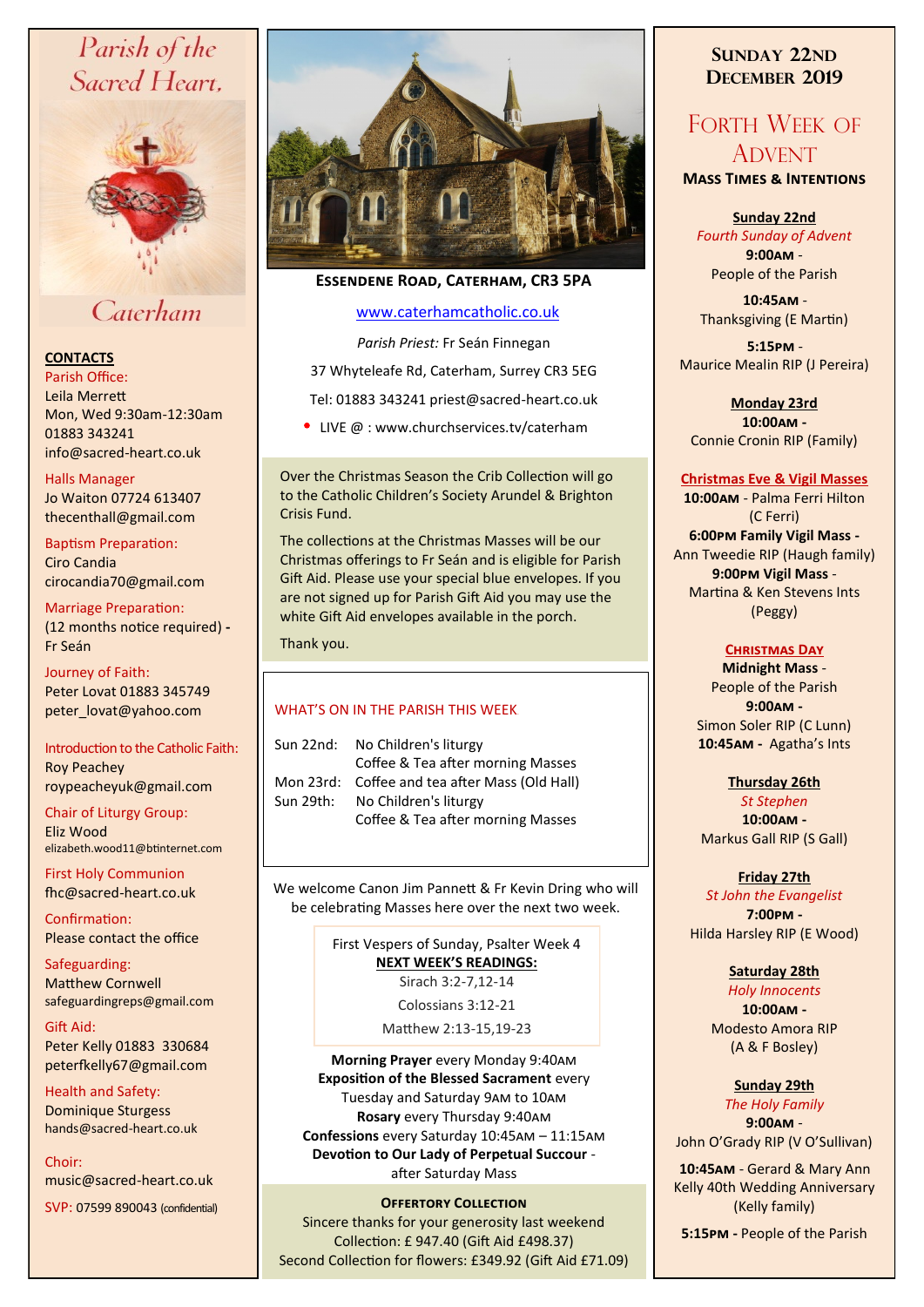Wishing you all a very Merry Christmas and all the best for 2020! God Bless Fr Seán



**K n i t t i n g f o r C h a r i t y**

The SVP Knitting Group is inviting knitters of all levels to knit for charity. Details to follow. Save the Date - First Meeting on Monday 13th Jan-

uary 2020 - 2.00 pm in the Old Hall



# **A l t a r S e r v e r s**

Our Altar Servers have a new email address, if any parents have not received emails about serving please email Chris and he will add you to the distribution list. altarservers@sacred-heart.co.uk

# **O f f i c e**

The office will be closed from 12:30pm on Monday 23rd December until Monday 7th January 2019. The emails and voicemails will be monitored during this period.

# **T h e P e a c e L i g h t**

The Peace Light will be brought into our Church at the 9.00a.m. Mass TODAY - Sunday the 22nd December.

The flame starts its journey at the Grotto of Christ's birth where a Muslim Scout passes the flame to a Jewish Scout and then onto a Christian Scout for distribution around the world so that people can burn the flame in their homes and churches over Christmas as a symbol of peace.

Anyone who wants, can light their own light from it to take back home to burn over Christmas as a focus for prayer and a reminder of the need for peace, generosity and tolerance in our homes, in our country and throughout the world: something which is so necessary at the moment! Collect a prayer card with your light any day up to, and including Christmas Day.

Special candles are available which will burn safely for up to a week, and can be kept at home over Christmas (they are the same candles which are used for the sanctuary lamp). You will need a jam-jar (or similar) and a tea-light to take the light home, so the wind does not blow it out. A few are available in Church. Bring a jar for yourself – and a jar (or jars) for others when you collect your light!

*(Safety Information: If you do not use the sanctuary candle and are concerned about safety, follow these guidelines: You will need a large candle which will burn for two or three days, and a large ceramic or Pyrex mixing bowl. Stick the candle onto a saucer, by dripping wax onto it and putting the candle into the molten wax and then put the whole lot into the bowl so that if it should fall over it stays inside the bowl. Keep the lighted candle away from curtains or cards. Some people like to put it in the kitchen sink or a fireplace behind a fire guard overnight.)*

# **N e w Y e a r l u n c h - S a t u r d a y 1 1 t h J a n u a r y 2 0 2 0**

A New Years lunch celebration for senior Parishioners will be held in the Centenary Hall on Saturday 11th January 2019 at 12:30pm. If you would like to join this event please collect a form from the porch, complete and return the slip to the Parish Office by 27th December (deadline extended).

# **M a d a b a U p d a t e**

£3000 has been sent from The Sacred Heart Parish to Fr Firas in Madaba. This is intended to provide supplementary food for poorer families at Christmas as well as funding projects at the primary school. Increased numbers of Iraqi children are now attending. Salaam and his parents have now been in Sydney for several weeks. They are finding the move to Australia a dramatic culture shock. Salaam's often repeated plea to the Iraqis living in Madaba is to concentrate on learning English. The danger otherwise is that Iraqi families fail to integrate in their new country and retreat into tight knit immigrant groups surviving on benefits and what they can earn in the cash economy.

The Iraqi's remaining in Madaba wait in insecurity not knowing when they can begin anew and take back control of their lives. Frustration and depression are not far below their calm and accepting exteriors.

Please remember these fellow Catholics in your prayers this Christmas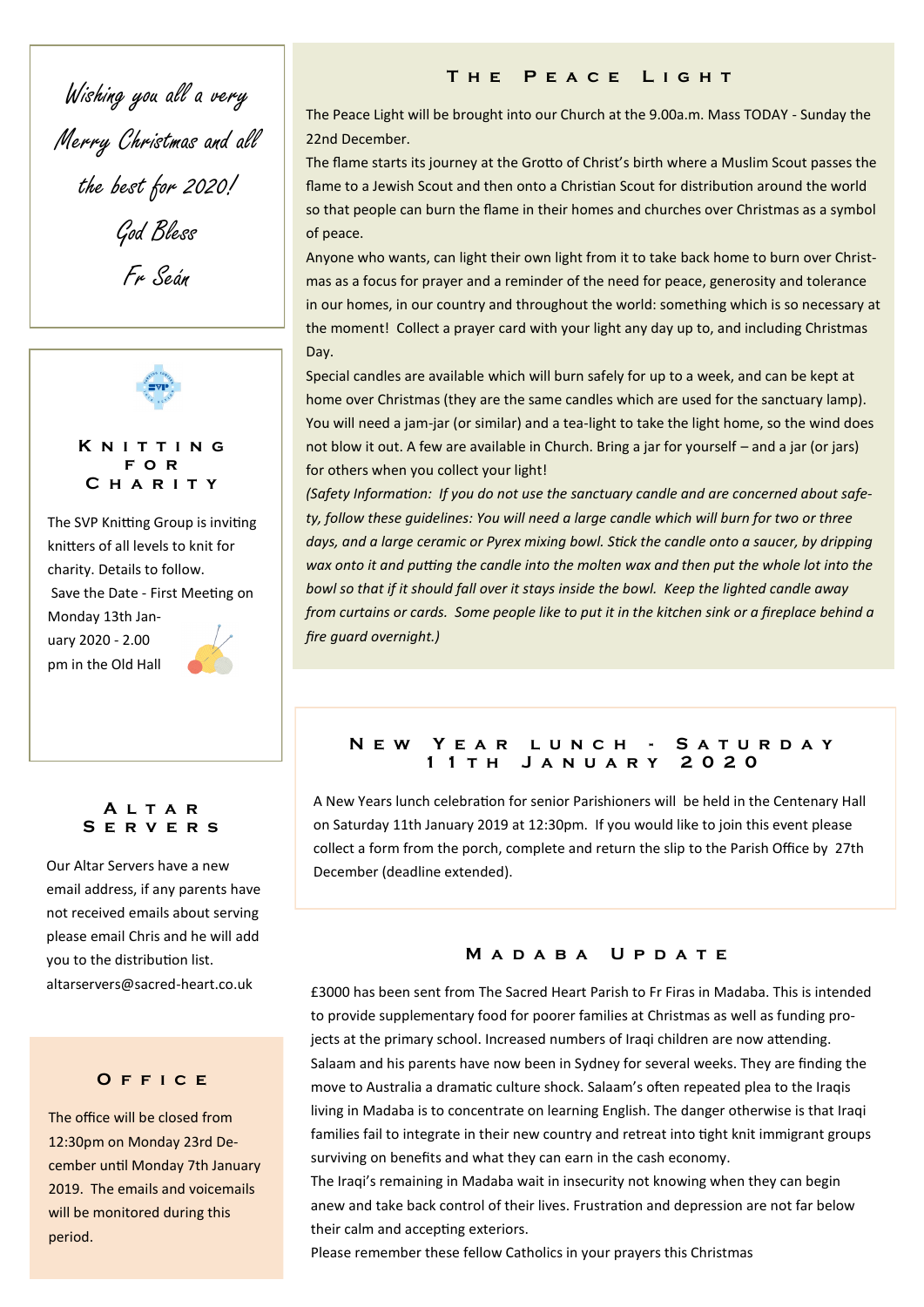**Your Prayers are requested for the following people who are ill or housebound**: Pat Jane Hill; Jimmy Mullen; Eileen, Mel & Rose Lattimore; Bryan Smith; John Gilford; Tabitha Harrison; Joe Kelly; Charmaine Wise; Breda Sharpe; Richard Sowa; Val Williams; Emma Newton; Charley Lunn; Ursula Koh; Riche Ahearne; Enny Martin; Tony McCoy; Fr John Hartley; Yvonne Perera; Rosalind Bearcroft, Maribel Chambers, Patricia Howlett, Sue Myers & Gloria Conroy.



#### **B a p t i s m**

Erin Verhoff & Felix & Phoebe Cao will be baptised over the next 2 weeks. Please keep them in your prayers.

Please pray for the soul of David Formosa who passed away recently. May his soul rest in peace.

# **T h e J u s t i c e & P e a c e G r o u p**

Our first Peace Rosary of the New Year will be Friday 3rd January reflecting on the Peace Mysteries with prayers this month for Peace on Earth. All are welcome to join on the First Friday each month after the 7pm Mass.

First Vespers of the Holy Family

# **NEXT WEEK'S READINGS:**

Isaiah 60:1-6 Ephesians 3:2-3a,5-6 Matthew 2:1-12

### WHAT'S ON IN THE PARISH THIS WEEK.

Sun 29th: No Children's liturgy Coffee & Tea after morning Masses Mon 30th: Coffee and tea after Mass (Old Hall) Fri 3rd: Peace Rosary after 7pm Mass Sun 5th: No Children's liturgy at morning Masses Coffee & Tea after morning Masses



# **J o u r n e y o f F a i t h**

We wish you all a very happy and holy Christmas and New Year!

We meet again on the 15th January 2020 in the Bar Lounge.

8.00p.m. Wednesday, 15th January, in the Bar Lounge

These weekly meetings are for ALL parishioners. None of us are 'experts', so don't feel shy about coming along. It's a good opportunity to think about the readings before Mass.

**M o t h e r s P r a y e r s t a l k**  "Nothing is impossible for God – there is hope for your children"

Save the Date – Saturday 8th February 2020 – 2.00 p.m.



# **G L O B A L H E A L I N G** Save water!



# **SUNDAY 29TH DECEMBER 2019**

# THE HOLY FAMILY

#### **Mass Times & Intentions**

**Sunday 29th**

*The Holy Family* **9:00am** - John O'Grady RIP (V O'Sullivan)

.**10:45am** - Gerard & Mary Ann Kelly 40th Wedding Anniversary (Kelly family)

**5:15pm -** People of the Parish

**Monday 30th 10:00am -** Margaret Sore RIP (Family)

**Tuesday 31st 10:00am -** Fr Frederick Broomfield RIP

#### **Wednesday 1st**

*Mary, Mother of God* **10:00am -** Christopher Wheeldon RIP (Peggy) **12:00pm Latin Mass -** Agnes Quinn RIP

# **Thursday 2nd**

*Sts Basil & Gregory* **10:00am -** Ron Horton RIP

**Friday 3rd** *The Most Holy Name of Jesus* **7:00pm -** John Saunders RIP

#### **Saturday 4th**

**10:00am -**  Canon Dennis Barry RIP

> **Sunday 5th** *Epiphany*

**9:00am** - People of the Parish

.**10:45am** - Martina Kilkenny RIP (S Flanagan)

**5:15pm -** Fr Tomas (Tom) Creagh-Fuller RIP

Try not to leave the tap running when you brush your teeth. Only run the tap when you are ready to rinse.